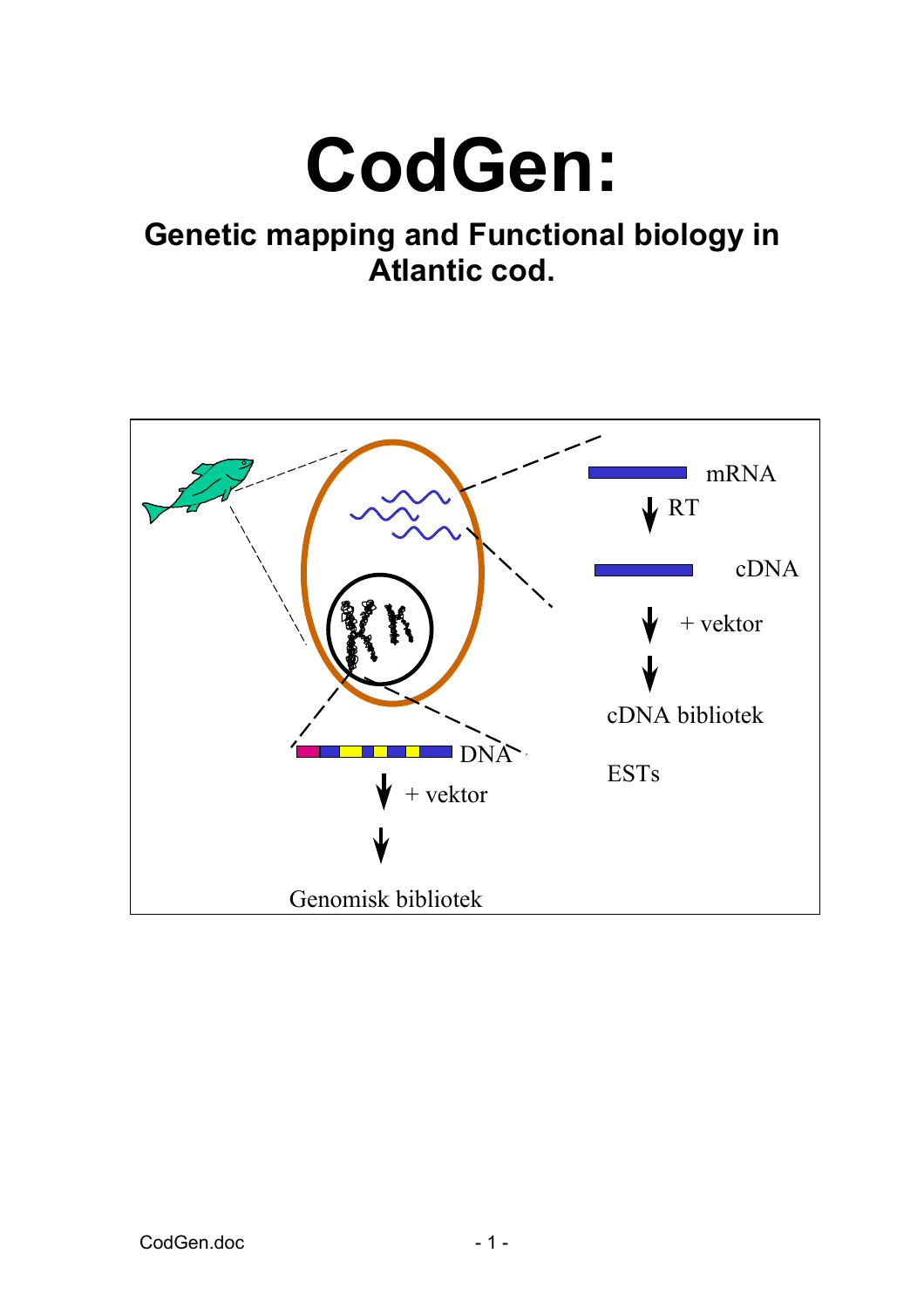## **Proposal for a research programme:**

#### **CodGen - genetic mapping and functional biology in the Atlantic cod (***Gadus morhua***)**

A proposal for a national research programme on genetic mapping and functional biology in Atlantic cod is drawn up by the Institute of Marine Research (IMR), the University of Bergen (UiB), Norwegian Institute of Fisheries and Aquaculture Research (NIFAR), the Norwegian College of Fishery Science (NFH) at the University of Tromsø and the National Institute for Nutrition and Seafood Research (NIFES). The total budget is NOK 150 million over 5 years.

A working group appointed by the Ministry of Fisheries in a letter dated August 13, 2002 has been the main authors. Its members are: Ole J. Torrisen, IMR; Geir Lasse Taranger, IMR; Audun Nerland, IMR; Steinar Bergseth, Norwegian Research Council (NFR); Gro-Ingunn Hemre, NIFES; Trond Ø. Jørgensen, NFH; Atle Mortensen, NIFAR and Ivar Lossius, UiB.

Other members of staff of the participating institutions have also helped to draw up the proposal. We would like to mention in particular the following persons: Johan Lillehaug, Gunnar Nævdal, Sigurd Olav Stefansson, Arild Folkvord, Geir Dahle and Frank Nilsen.

Ole Torrissen

3 May 2003

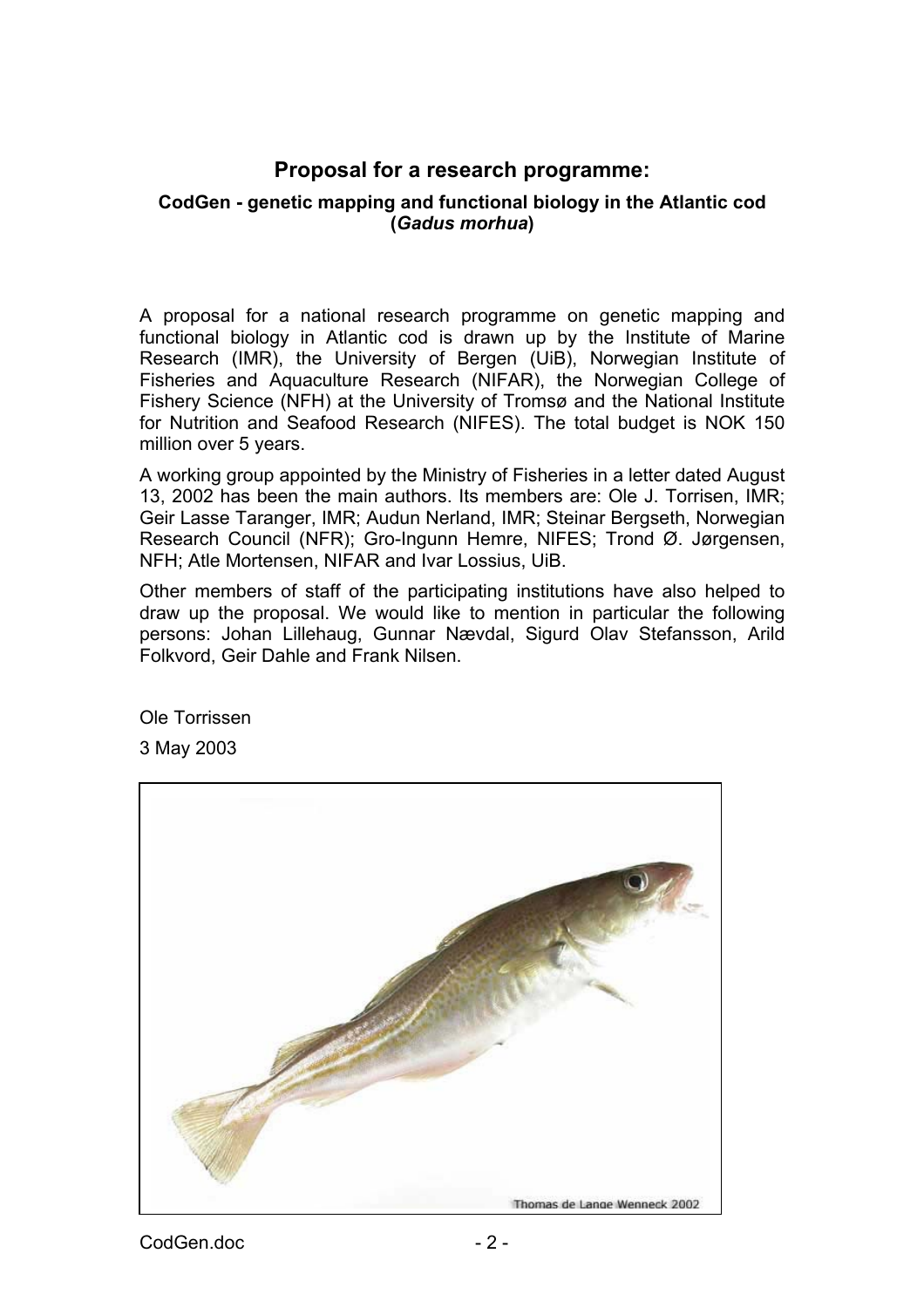# **1. Summary**

The main objective of this project is:

- To establish structural and functional genomic knowledge in Atlantic cod in order to solve biological problems associated with management and harvest of wild cod stocks and development of a substantial aquaculture production of cod in Norway.
- Bring the competence in molecular biology up to a high international level for the fishery research institutions of Norway (Institute of Marine Research (IMR), the University of Bergen (UiB), Norwegian Institute of Fisheries and Aquaculture Research (NIFAR), the Norwegian College of Fishery Science (NFH) and the National Institute for Nutrition and Seafood Research (NIFES))

The Atlantic cod is one of our most important fish resources, and the species also has the potential to become a farmed species of significance in both national and international terms. The rapid technological advances being made in molecular biology and bio-informatics will allow the genome of the cod to be mapped within a few years, and they also open up the possibility of large-scale functional genome studies of cod. The genome of the cod appears to be simple and compact (approximately 920 million base pairs) in comparison with e.g. salmon. The mapping and functional genome studies on cod will benefit both the fishery and the aquaculture industry.

We propose a five-year national programme of research with a budget of at least NOK 150 million to map the cod genome and to carry out functional genome studies. Such a programme would make it possible to develop a number of products and technologies based on sequencing information from cod, as well as help us to understand and exploit cod as a cultivated species and an important fish resource. The fisheries research centres in Bergen and Tromsø are capable of carrying out a project of this sort and, just as importantly, of making use of the information that it generates. The programme will be based on the technological platforms, which have been established via the FUGE programme, as well as on strategic programmes at the participating institutions.

# **2. Justification of the proposed programme**

The human genome is now spelled out to the last letter, polished and wrapped up, and a range of species are partially sequenced or in the line to be sequenced. The genomes of mouse, fruit fly, nematode worm, thale cress, yeast, rat, African clawed frog, pufferfish and zebra fish are nearly finished or already completed. New candidates in the line are the honeybee, chicken, chimpanzee, kangaroo, dog, pig and silkworm (Holmes, 2002. New Scientist 21/21 Dec. 2002).

The panel at US the National Genome Research Institute use the following points in prioritising the suggested genome projects:

1. The organism must be of practical importance, and an immediate application is needed.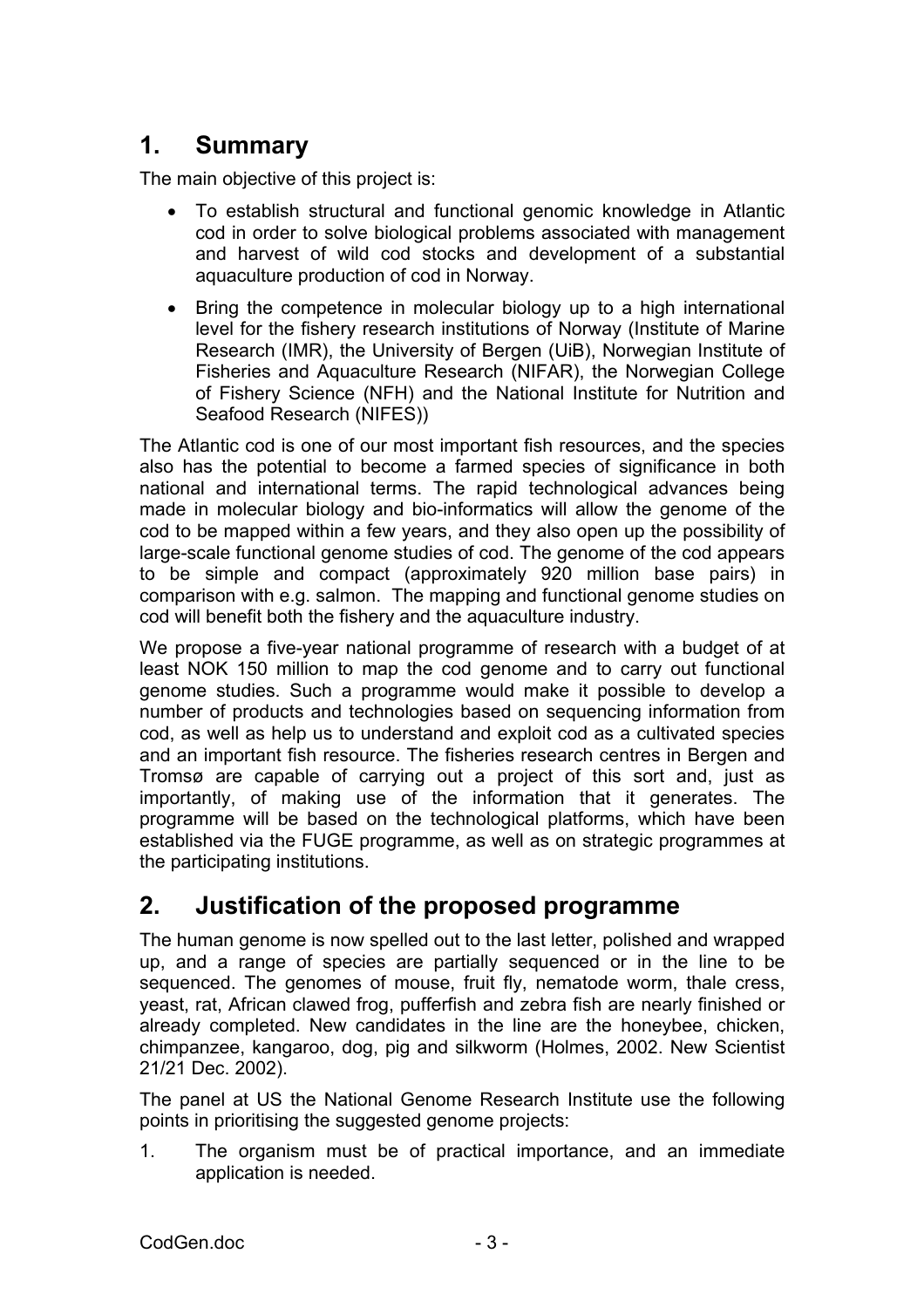2. The second main criterion is how hard the task will be. All else being equal, a short genome should be favoured over a long and complicated one.

## *2.1 Why cod?*

The cod full fill the criteria put up by the panel at US the National Genome Research Institute completely, by both having an immediate need for the knowledge and being a relatively small genome. Furthermore, the 5 institutions behind the proposal have the facilities and human resources needed to coordinate and implement the project. The cost of the project is also reasonable in relation to the benefits for the marine environment, wild stocks and the emerging cod aquaculture industry.

The need for genomic knowledge of cod is urging within three principal areas:

- *Management of wild cod stocks.*
- *Monitoring impacts of anthropogenic environmental factors and climatic changes*
- *Removing biological bottlenecks in cod aquaculture.*

#### *Management of wild stocks:*

- o Effect of changes in population sizes and fishing pressure on genetic structure and phenotypic characteristics.
- o Recruitment success
- o Identification of stocks
- o Tracing of cod in catches and in the market
- o Establish the genetic baseline for Norwegian cod stocks.

#### *Monitoring impacts of anthropogenic environmental factors and climatic changes:*

- o Effect of climatic changes on recruitment and performance of cod in Atlantic waters.
- o Effect of disposals from oil industry on sexual maturation and recruitment of cod
- o Effects of domestic pollutants on survival and performance of cod.
- o Deformities and diseases in farmed and wild cod stocks.
- o Interactions between farmed and wild cod

#### *Removing biological bottlenecks in cod aquaculture:*

o Understanding better the mechanisms behind unexpected high mortalities during start feeding and early juvenile production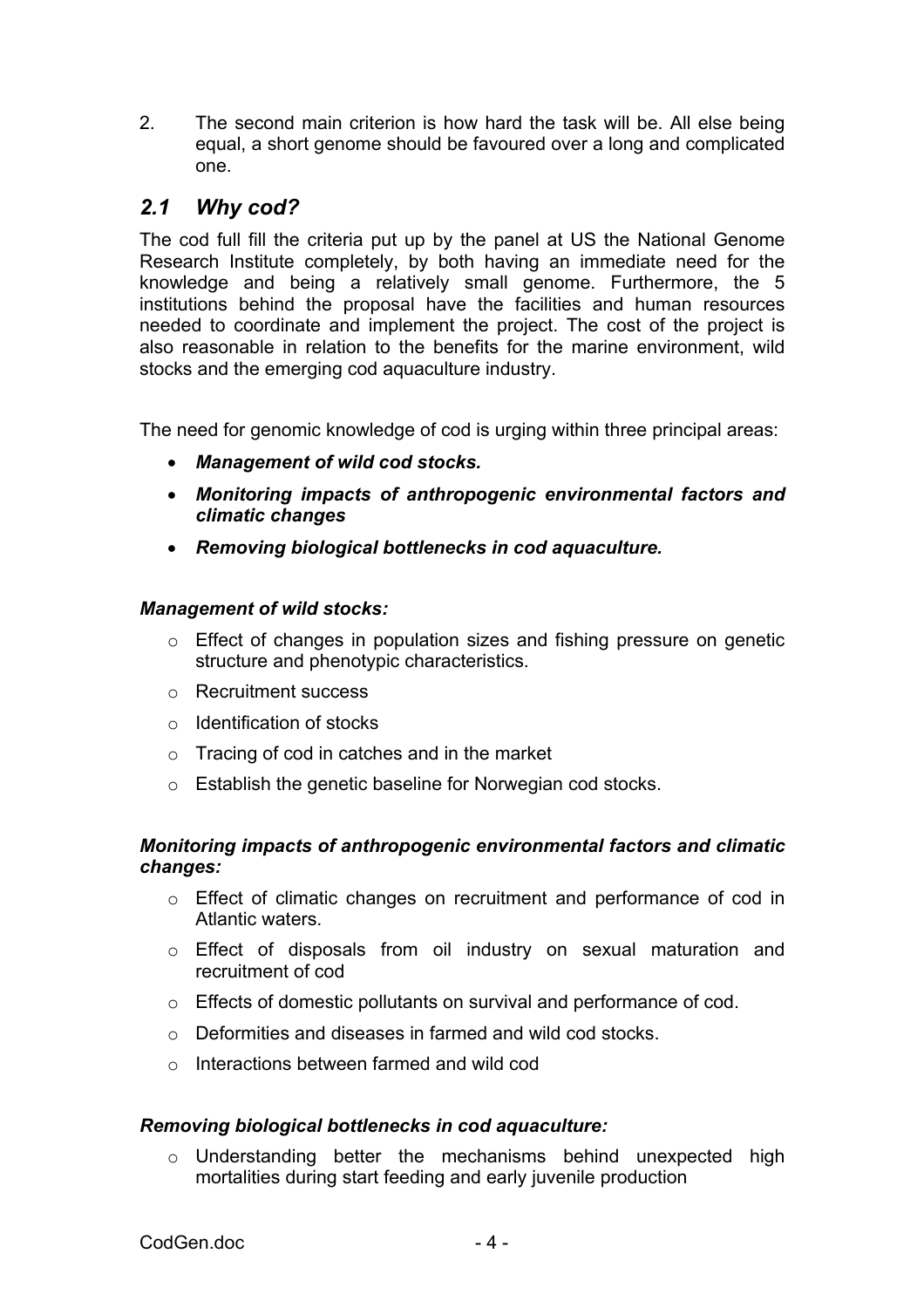- o Controlling sexual maturation in farmed cod in order to increase productivity.
- o Develop strategies for feeding cod to enhance product yield, growth, feed conversion and product quality.
- o Understanding the mechanisms behind deformities in order to prevent the excessive deformities in cod farming.
- o Establish sensitive indicators for environmental preferences for farmed cod.
- o Achieve a better understanding of the unique immune system of cod, enabling development of effective vaccines and vaccine strategies against actual pathogens.
- o Selective breeding for increased productivity by:
	- **Develop rapid genotyping methods**
	- To use Quantitative Trait Loci (QTL) studies to identify genomic regions for traits of interest
	- Develop extensive genetic maps to increase our possibilities of identifying QTL's and consequently give the basis for marker Assisted Selection.

The Norwegian Salmon Genome project started as a bioinformatic activity within different EU projects. In co-operation between the Norwegian Veterinary College and the Norwegian Research Council (NRC) this project was further developed into EST sequencing and bioinformatics project, and recently into a Functional Genomics Project.

The project group for CodGen is of the opinion that these two proposals should be handled independently, but NRC has insisted on a ranking between these two projects. The key question here is whether the industrial and governmental benefits would be higher by developing the Salmon Genome Project into a full genetic mapping of the salmon genome.

- o The CodGen project group acknowledge the fact that 40 000 EST's (mainly from Canada) published in GenBank is an argument in favour for converting the Salmon Genome Project into a full genome mapping programme.
- o However, the salmon genome is large and complex (basically tetraploid). A total mapping of the salmon genome would be extremely expensive. The kangaroo genome (approximately the same genome size as salmon) is estimated to cost between 700 and 1050 million NOK. The salmon genome would probably in total be even more expensive, probably up to 10 times the cost of the CodGen project.
- o The driving forces in the salmon genome research are Canadian research laboratories. The Norwegian Salmon Genome Project is in danger of duplicating work already done in Canada.
- o The salmon industry is a running industry served by multinational companies. The project would probably only have few short term benefits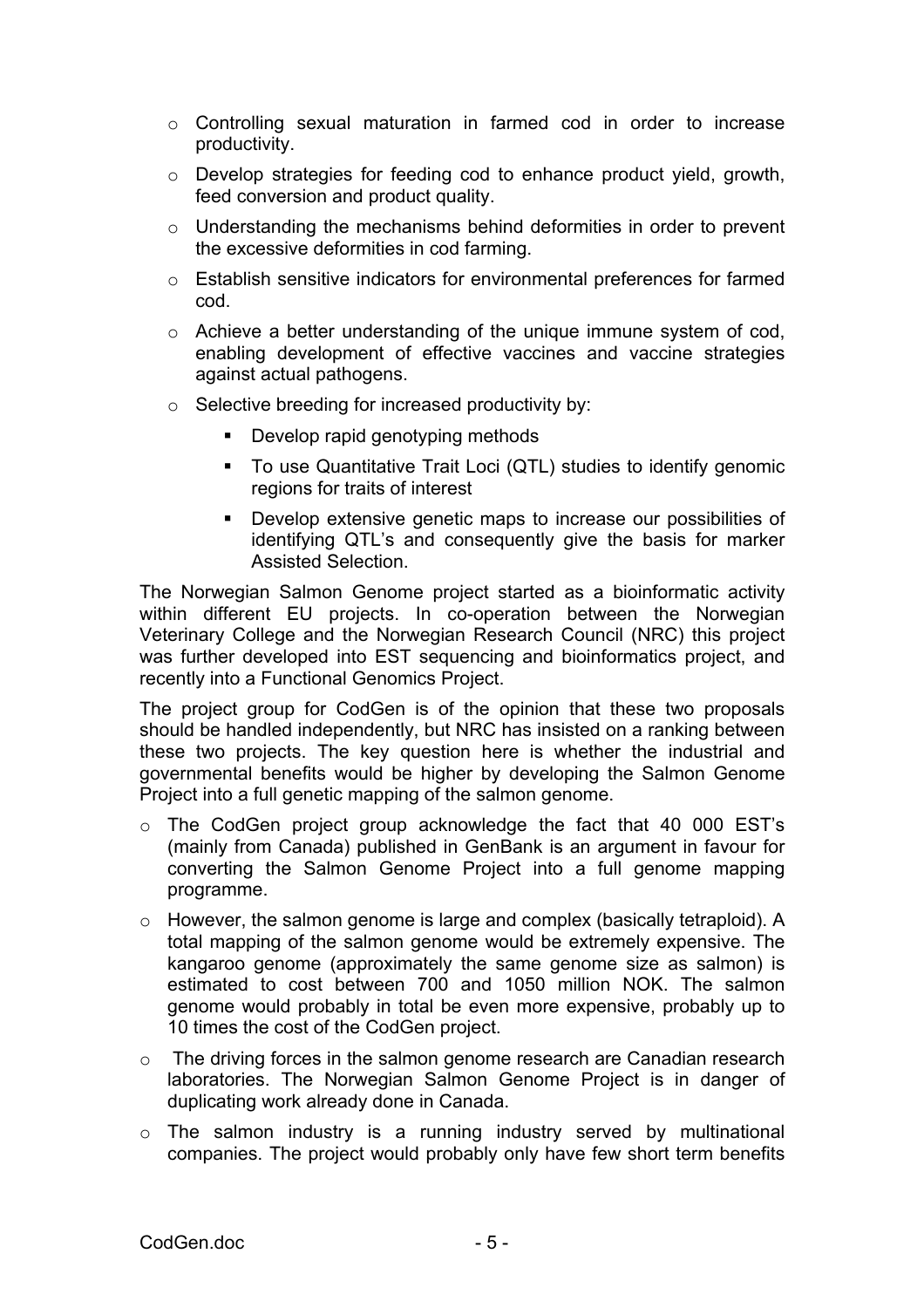exclusively for the Norwegian salmon industry or for the government. So far the industrial involvement in the project have been zero.

| Specie                                             | Genome size (bill bases) | Cost <sup>1</sup> ) (million NOK) |  |  |
|----------------------------------------------------|--------------------------|-----------------------------------|--|--|
| Honeybee                                           | 0.270                    | 49                                |  |  |
| Chicken                                            | 1.2                      | 210                               |  |  |
| Chimpanzee                                         | 3.0                      | 210-350                           |  |  |
| Kangaroo                                           | 3.3                      | 700-1050                          |  |  |
| Dog                                                | 2.8                      | 210-350                           |  |  |
| Silkworm                                           | 0.500                    | 105                               |  |  |
| Cod                                                | 0.920                    | 150                               |  |  |
| Atlantic salmon <sup>2</sup> 3.5-4.5 <sup>2)</sup> |                          | 1500                              |  |  |

Table 1. Estimated genome size and costs of genome mapping programmes for some actual species.

1) Cod and Atlantic salmon estimated by IMR, the others by New Scientist, 2002.

2) Considered essentially tetraploid, assembly would therefore be a tough task.

# **3. Background and justification of the proposed programme**

The Atlantic cod (Gadus morhua), is widely distributed across the continental shelf regions of the North Atlantic. Several important cod stocks are of great economic and social importance. In Norwegian waters, the Norwegian-Arctic stock, which spends most of its life in the Barents Sea, is the most important. There are also a large number of more or less well-defined local stocks along the coast of Norway. Other important cod stocks are found in areas off Iceland, Greenland and Canada and in the North Sea and the Baltic. These have all suffered from extreme fishing pressure in recent years, and several of them are showing clear signs of overexploitation. Things have gone particularly hard with the Northern cod stock on the Grand Banks off the east coast of Canada. Until recently, this stock has been showing no signs of recovery even after ten years during which fishing has been banned, following the collapse of the stock in the early 90s. With poor catches as a result of reduced stocks in Norwegian waters as well, total catches of Atlantic cod have displayed a worrying downward trend during the past 10 - 15 years.

The cod is a well known and popular specie which has a large market world wide. The potential for cod farming is therefore regarded as extremely high on a global basis. Cod also enjoy a number of natural advantages as a potentially important cultivated species: a well known reproduction biology, short egg and larval stages, rapid growth, good feed utilisation, suitable behaviour ("tame"),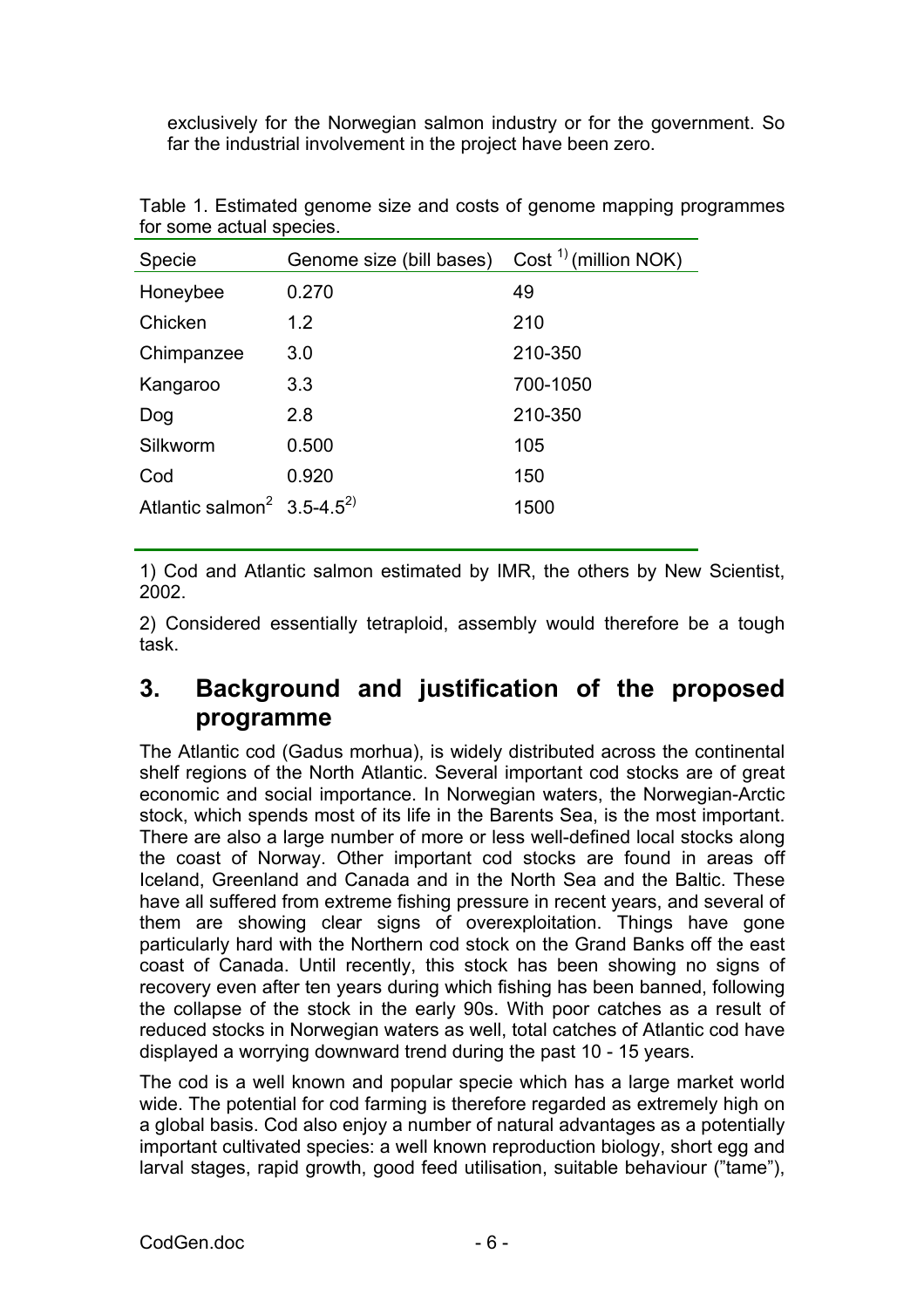relatively immune to stress and, as far as we know, good health. Cod also appear to adapt well to traditional sea-cages, even to the extent that aquaculture technology developed for salmon can easily be adapted to cod. Most of the challenges offered by cod farming concern start feeding, cannibalism in the young fish phase, lipid deposition in the liver and premature sexual maturation. We can also expect to encounter challenges on the health side, particularly related to bacteria, viruses and parasites.

Cod may also be suitable for use as a model species for monitoring climatic change and the effects of environmental toxins on the marine environment. Differences in temperature-dependent recruitment have been demonstrated in different stocks. In the northern parts of its distribution range stocks have a tendency to display relatively better recruitment in relatively warm years, while the opposite is the case in southern stocks. How far this is due to simultaneously varying environmental conditions or is determined by genetic adaptations to variations in food availability is not known. However, there is little doubt that several cod stocks are to be found in water masses that are considerably colder than those are that provides maximum growth rates under good nutritional conditions. Recent studies carried out by the Institute of Marine Research indicate that alkyl phenols released by offshore platforms along with production water are capable of disturbing the hormonal balance and reproductive capacity of cod. This suggests that increased petroleum activity in regions in which cod grow may represent a threat to the species. Large quantities of pollutants are still being released into the sea, and we have only very limited knowledge of the effects on marine organisms of these tens of thousands of chemicals, whether they are created directly by man or result from human activities. The cod is a key species in sensitive northern regions, and is capable of being utilised as one of several model species in studies of the effects of various types of emissions from industry and the petroleum sector.

Our understanding of how life processes are controlled and of how organisms develop from embryo to adulthood has grown explosively in the course of the past decade. The cause of this increased insight has been highly dependant on the progress that has been made in molecular biological research and the use of computer science and technology to analyse large quantities of molecular biological data. While we formerly possessed detailed knowledge of one or a few genes from an organism, information is now available about the complete genomes of more than 50 bacteria species, yeast, the plant *Arabis (Arabidopsis) thaliana*, the zebra fish (almost complete), the fugu, drosophila, rice and the human being. The genome of several other species will soon be fully sequenced, so that several hundred thousand genes are known. In spite of such technical knowledge, relatively little is known about the function of individual genes or about possible functional interactions among genes. Functional genome research is still in its early infancy and will develop into the key to biological insight and tp understand the genetic relationships. Since proteins are the active genetic products, what is known as proteomics will play a key role in biological research in the future.

A series of comparative studies of individual cod stocks, including coastal cod, have demonstrated a significant degree of genetic variation in a number of important characteristics, such as rate of growth, energy distribution and age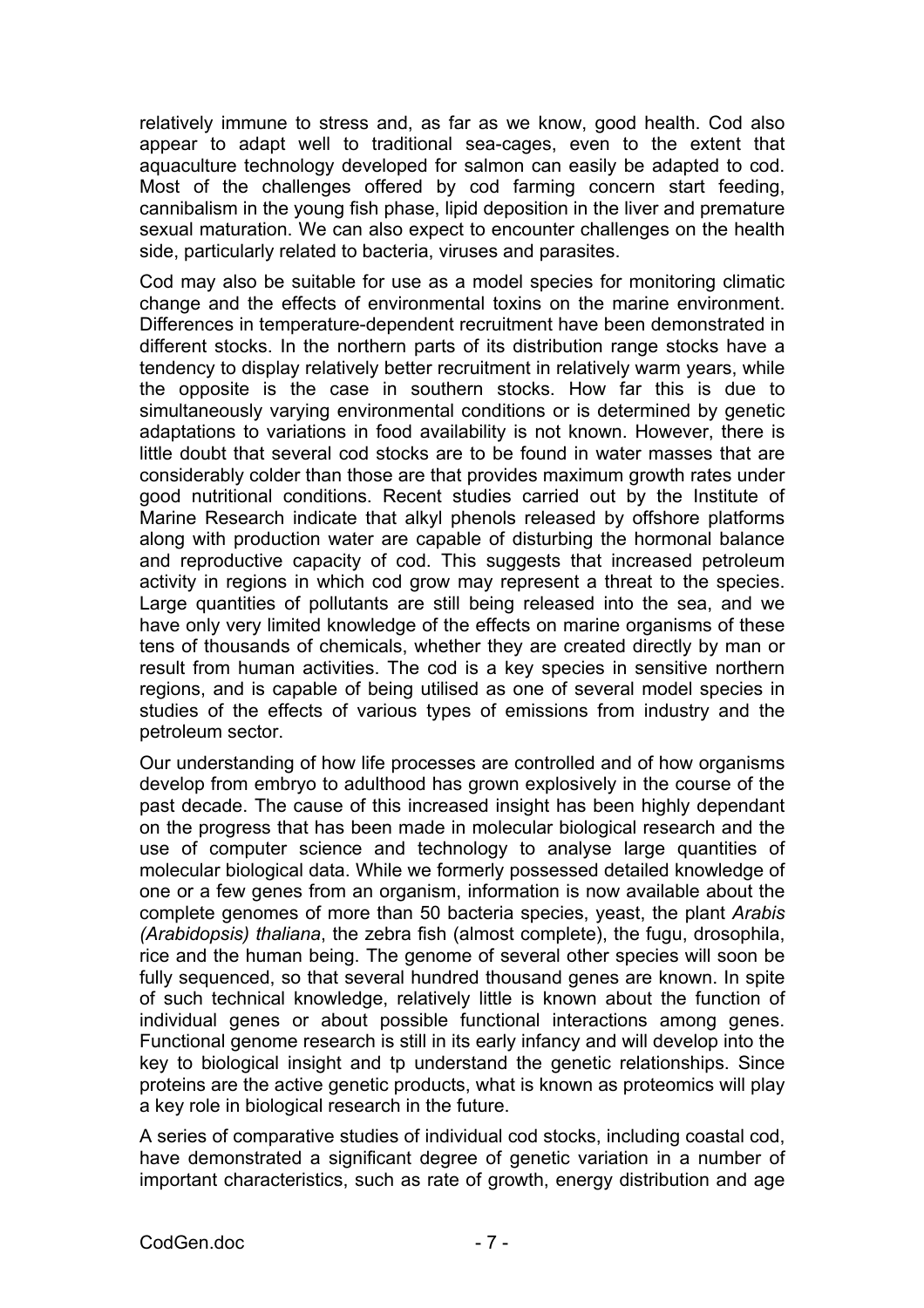at first sexual maturation. The stability of genetic markers has been discussed for thirty years. This is really a discussion of how rapidly evolution is capable of taking place. Some scientists claim that some allelic genes can undergo relatively changes in frequency in the course of a short period of time: even from one generation to the next. In non-functional markers (micro-satellites, etc.) the rate of mutation is so high that even these markers are not stable enough to characterise whole populations. A project that aims to map the genome, and at the same time is capable of detecting changes from one generation to the next, could at least shed light on the frequency of mutations, and possibly also on natural selection. The cod is the species about which we possess the best background information concerning genetic variation at individual loci, as well as being one of the few species on whose gene frequencies we have historical data. We assume that natural cod stocks are adapted to natural environmental conditions, and that this adaptation has taken place via a process of natural selection over a large number of generations. We still do not know the selection criteria involved, but the overriding aim of each individual of a species is to survive sufficiently long to pass on its genes to the next generation. Experience has shown that selection has not led to reductions in individual diversity among individuals, as there is a great deal of individual variation even among apparently well-adapted populations. In aquaculture there are no natural selection pressure and the fish are selected for traits of economical interest under farming condition. An efficient selective breeding programme for cod will primarily been based on a combined family- and individual selection, although progeny testing will also be considered. With the knowledge we have today it is not possible to do a selection based on genotype in cod since we do not know which genes or genomic regions are responsible for the different traits. If we, through studies of the genome, can identify regions at the genome responsible for important traits under farming conditions, selective breeding could be developed more efficiently.

Selective breeding based on QTLs implies that such loci (QTL) are linked to the trait of interest for selection. Extensive genetic maps will increase our possibilities of identifying QTLs and consequently give the basis for Marker Assisted Selection.

Functional genome studies of cod will represent an important scientific and practical approach to mapping the genetic basis of efficient aquaculture of this species, will help us to understand the processes that take place in natural populations, and enable us to demonstrate the effects of pollution and other human activities. At their most basic, biological processes are regulated by the expression of genes, which are subsequently processed and integrated into an individual response to an internal or external signal to the organism. The ontogeny of cod consists of phases of intense cell division and differentiation into various organs and types of tissue. Throughout the embryonic and larval phases there is a continuous process of development and differentiation of the musculature, skeleton, sensory system, digestive system, respiratory organs and circulatory system, not to mention the immune system. Sexual differentiation and the development of gonads also take place early in life. The cod does not develop its adult characteristics such as its musculature, sensory and nervous systems, digestive system and respiratory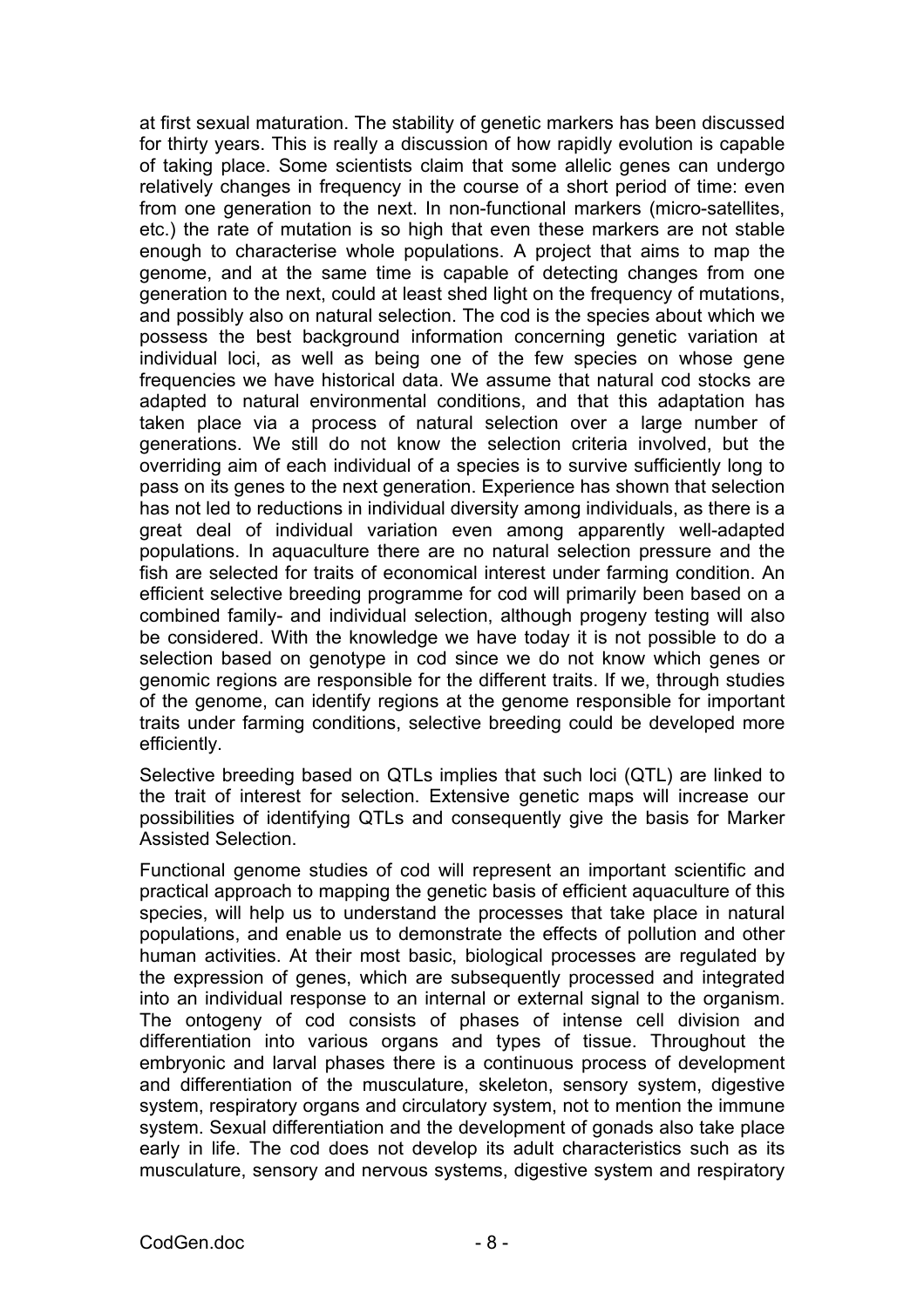system until metamorphosis. The new possibilities offered by large-scale genome research will allow the study of thousands of genes that are important for these developmental biology processes.

A precondition for efficient functional genome research is that large parts of the genome should already be known. Mapping of the genome of the Atlantic salmon has already begun at national and international level, but little has been done on cod in this area. Recent data suggest that the salmon genome is about four times as large as that of the cod, and the cod genome appears to have a very simple organisation in comparison with the salmonids. This suggests that it would be significantly simpler and quicker to carry out a cod genome mapping project than to complete the equivalent for salmon. Experience which has already been gained in the course of genome programmes on fish such as salmon, zebra-fish and fugu, as well as the bacterium *Methylococcus capsulatus*, will considerably simplify a cod project, and the economic return in comparison with the costs involved would be much greater.

We propose a research programme aimed at mapping the genome of the cod and using this knowledge in functional genome studies of processes that are of importance for cod farming, for understanding processes in wild populations, and for using the cod as a model species for understanding the effects of human activities on the marine ecosystem. We envisage the programme as being a national effort, in which the Institute of Marine Research (IMR), the University of Bergen (UiB), the Research Council of Norway, Norwegian Institute of Fisheries and Aquaculture Research (NIFAR), the Norwegian College of Fishery Science (NFH) and the National Institute of Nutrition and Seafood Research (NIFES) will play important roles. Other institutions should also be invited to contribute. The promoters of this proposal can point to a considerable amount of scientific competence and research facilities that would enable them to carry out such a programme of research. Their expertise and facilities include knowledge of the biology of the cod, both in natural conditions and in aquaculture, research stations and research vessels, a high level of molecular biological knowledge and infrastructure, as well as the bio-informatics competence that is essential for dealing with the huge amounts of data that will be generated. The University of Bergen has just completed a project on mapping the genome of the bacterium *Methylococcus capsulatus*, which was done by putting about 90% of the sequencing process out to tender. The University of Bergen and the Institute of Marine Research are members of the national salmon genome project, and are already pursuing a great deal of activity on the molecular biology of both salmon and cod. Moreover, the Institute of Marine Biotechnology at the Norwegian College of Fishery Science have studied various immune mechanisms and genes in the cod for years and the University of Bergen and the SARS Centre are also carrying out research on the zebra-fish as a model specie. The zebra-fish has been established as the most important model fish species, and is of particularly great importance in studies of developmental biology. Since the genome of the zebra-fish is about to bee fully mapped and genetic and molecular biology research are well established in Bergen, it will be a simple matter to establish synergetic contacts between a new cod project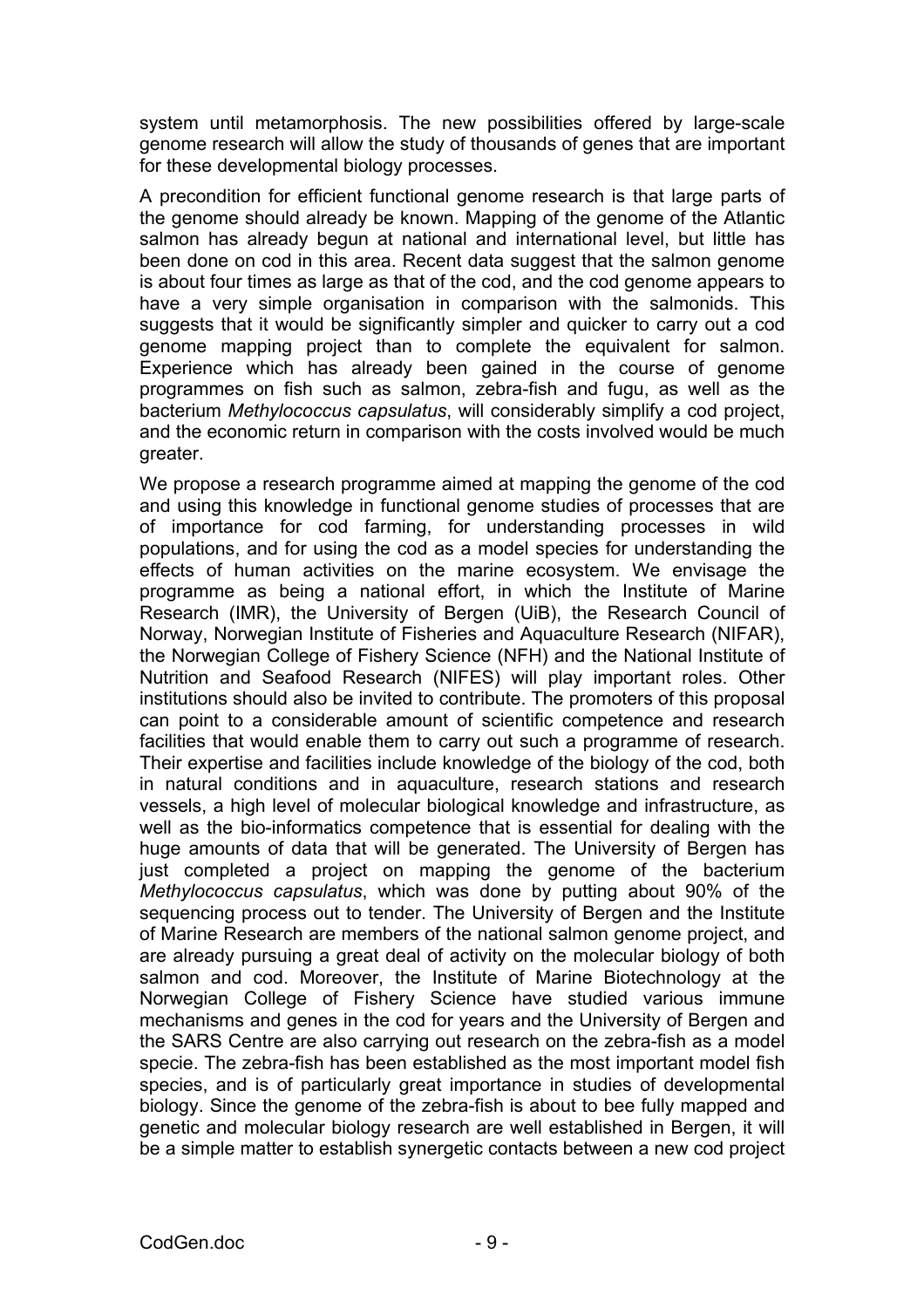and the research which is already being done on zebra-fish. Such links have already produced good results in salmon.

The Norwegian Institute of Fisheries and Aquaculture Research is now in the process of starting a national selective breeding programme on cod. They are also using gene technology methods (microsatellites) when studying different populations and studying relationship between individuals. The work on establishing DNA markers will be developed parallel with the quantitative selective breeding to make this work as efficient as possible.

Experience of genome mapping in other species (e.g. human beings) has shown that a conscious attitude to patenting and commercial exploitation of the data generated is essential. Applications of sequencing information are being patented in more and more connections, and Norway could risk that companies in other countries will seek patents on the use of gene sequences for nationally important species such as salmon and cod. This could involve genes that are important in combating disease, in breeding, in developing particular farming methods or identifying specific populations. Processes initiated by American companies are already under way to patent genes in salmon and cod that could be of great importance in aquaculture. It is also likely that a cod genome project would reveal a very large number of hitherto unknown genes, and there would be considerable elements of bio-prospecting in this process.

A cod genome project should be established as a collaborative venture involving several Norwegian research institutions and be carried out within a reasonable period of time. International participation in such a research network would also be advantageous.

The research data to be obtained by the project must benefit the society as a whole. Rights to the use the outcome of the results must be guaranteed via agreements between the project partners. This must be done in such a way that the public interests are served, while encouraging commercial/industrial development based on the results of the research. If the Norwegian partners wish to ensure that they can maintain optimum control of the commercial exploitation of the results of a cod genome programme, the project should be fully financed from Norwegian sources. External services (DNA sequencing, etc.) can be purchased as required for the successful completion of the project. This will also enable the project partners to make the results of the project public available if they decide to do so.

# **4. Proposed design and organisation of the research programme**

## *Sub-programme 1: Sequencing and development of methods and tools for functional genome studies in cod.*

## **4.1 Genomics**

Objective: To obtain the best possible basis for carrying out modern basic and industry-related research in the areas of biology, ecology, genetics, molecular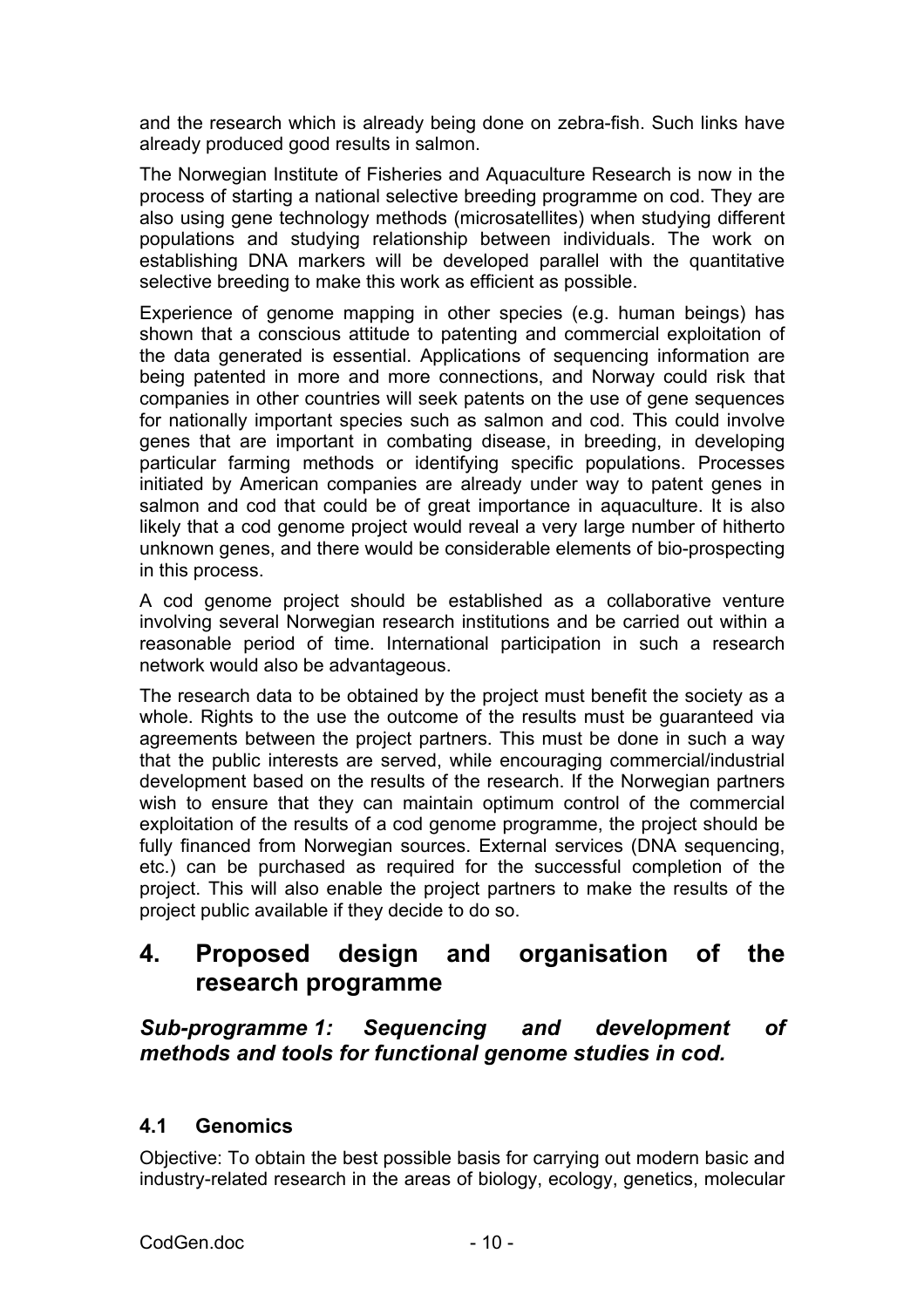biology and bio-informatics, where these are of relevance to the sustainable bio-production of cod.

#### **a: Gene sequencing**

According to the latest available information, the genome of the cod contains about 920Mbp (9 x 10 $8$  base-pairs).

The strategy for sequencing the genome will be a combined approach between whole genome shotgun sequencing and sequencing of BAC-clones. We will make two types of shotgun libraries by physical shearing into simple type of vectors such as pUC19. One shotgun library can be managed in average insert size of about 2kb, and another shotgun library around 10kb. For the second shotgun library, we will not sequence all clones, rather they will serve as bridging the contigs from the smaller insert clones. We will use BACs with the considerations of gap filling, repetitive sequences, and ease of retrieving important gene/genes or other functional units

A large portion of the project will be bioinformatics, where our Chinese partner has extensive experience. First of all, they will set up a dedicated database and corresponding LIMS to manage the libraries, clones, sequences, and related data. After sequencing, we would use an assembly tool, either phrap or TIGR assembler, depending on the need for the quality or length, to assemble the genome. They will annotate the genome with various methods and programs, including Genscan, FgeneSH, blast against human, mouse, fugu genes etc. Finally, they have solid experience in SNP discovery at genome scale. All these extracted information will be stored in the database, and also be delivered in flat files with formats defined by our group.

On the basis of offers from our partners in China (\$1 per 500 base-pairs) the costs will range from \$2.6 million to \$10 million to sequence once, three times or five times respectively, through the complete genome. A minor cost for establishing a BAC library will come in addition to this. A single genome sequence is adequate as means of obtaining good information about gene structure, and to allow identification of genetic markers. Triple sequencing of the genome is sufficient to construct a decent genetic map for use in gene identification, partial annotation and to permit bio-informatics. Studies such as identification of new genes are to be carried out, to analyse exon-intron transitions and to provide information about the regulation of genetic expression and chromosome organisation. Five to eight sequencing repetitions are required for a statistically complete coverage of the genome. Single sequencing of the complete genome, in combination with EST sequences (expressed genes), is regarded as the method of preference to search for genetic markers and other genetic information of relevance for our understanding of the response of the cod to spawning and growth conditions, for example. Changes in stress reactions could also be correlated with genetic markers. Such studies will improve the basis for population monitoring and the possible definition of early intervention standards. All in all, sequencing will provide us with a very large collection of genetic clones, which will be of great use in molecular biology experiments such as micro-matrices for gene expression and DNA arrays for genetic analyses. Micro-matrices will be an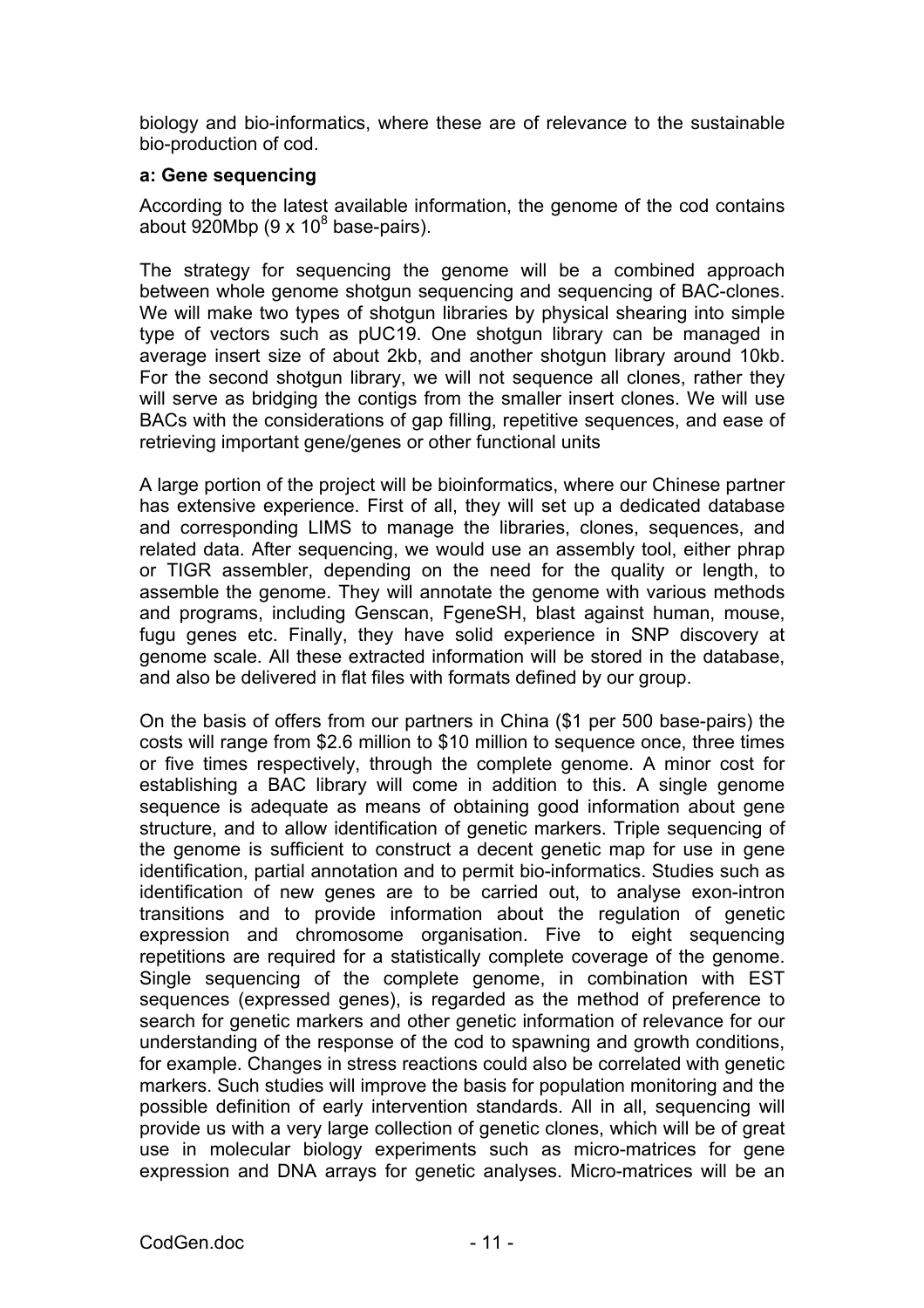important tool in the study of genetic expression in various organs and tissues, stages of development and growth conditions.

### **b: EST sequencing**

In order to establish gene sequence data capable of being related directly to the physiological functions of specific organs or developmental stages, a major effort in cDNA (EST) sequencing will be required. mRNA will be isolated from different tissues (pituitary, ovary, testis, liver, spleen, kidney etc) at different developmental stages and after different type of stimulations. The mRNA will be converted into cDNA and libraries established in phage/plasmid vectors. Clones will be picked randomly or screened for specific inserts and sequenced. For cloning and sequencing of genes with low expression, numbers, normalized libraries will be used in the same way. Presumably, about 5-10% of the total genome should be determined by this means. This will cost a total of somewhere between NOK 10 and 20 million.

#### **c: Micro-matrices**

In collaboration with NTNU, the Radium Hospital in Oslo and the University of Oslo, the University of Bergen has established a national network with the aim of making micro-matrix technology available to Norwegian research groups. Micro-matrices allow studies of the expression of several thousand genes to be carried out simultaneously on a chip. The network is now operational and it has applied for FUGE funding for a further development of joint service functions.

## **4.2 Proteomics**

An integral part of the cod genome project proposed by us is the implementation of structural and functional studies of proteins in various organs and at different stages of development. In addition to enzyme studies we will utilise 2D electrophoresis combined with mass spectrometry. These techniques will make it possible to efficiently identify the proteins and genes that are active in the development and growth of the cod. In this connection, it will be a natural step to couple the project up to the proteomics and structural/function platforms which are currently being set up in Bergen and Tromsø as part of the FUGE programme.

#### **4.3 Bio-informatics**

The programme will require a fully developed bio-informatics platform:

- 1) Storage and administration of genome sequences and data based on sequences.
- 2) Access to software for assembling, gene searching, naming and similar analyses, in addition to expertise in the use of these technologies.
- 3) Via the University of Bergen's GABI project, this expertise has been established, as has the ability to organise and perform major projects of this sort. The following elements will be required:
- a database infrastructure dedicated to sequencing projects, with particular emphasis on eukaryotic organisms.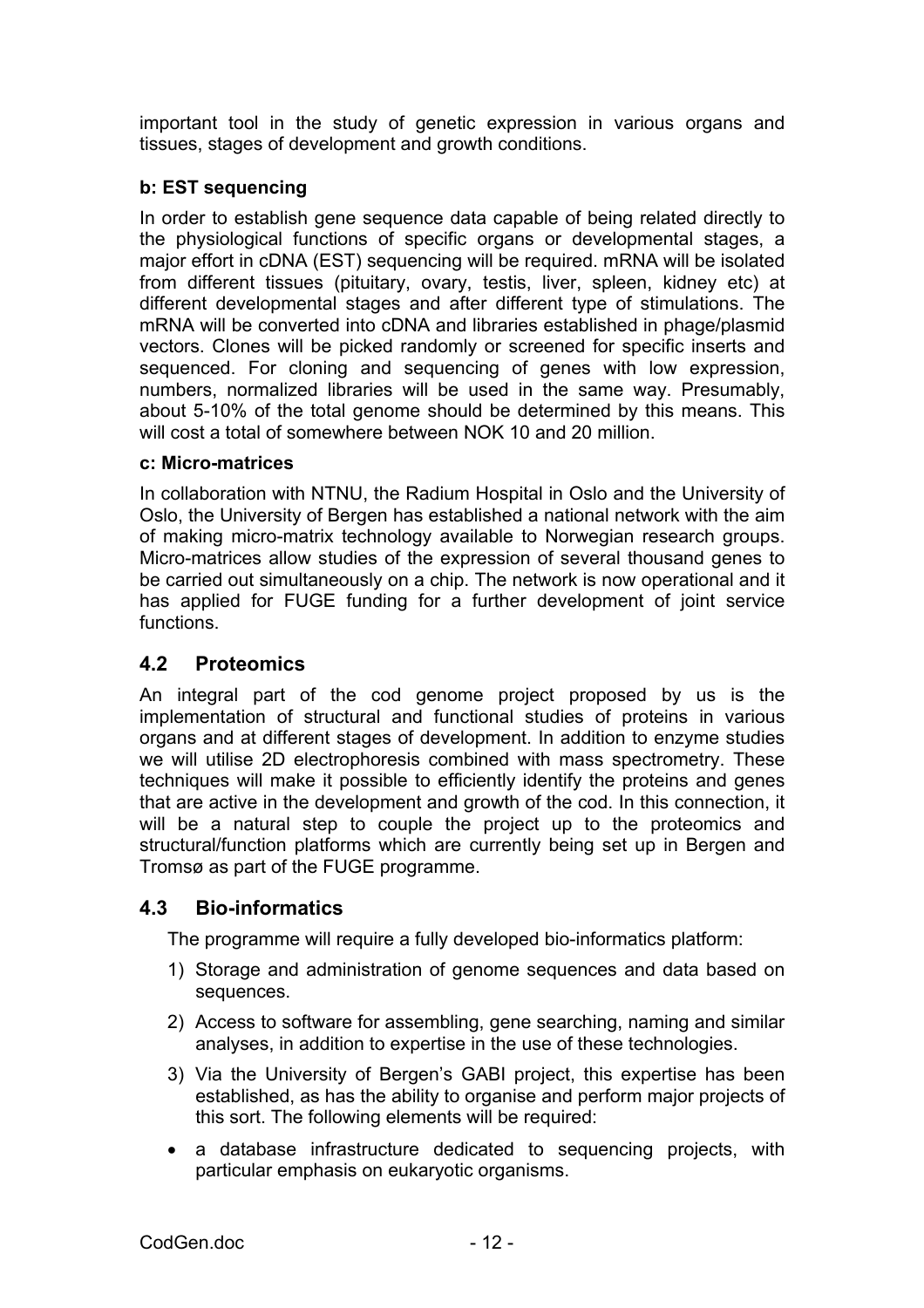- a wider range of software for assembly, gene searching, annotation, phylogenetics and other related analyses.
- the development of an interface between the individual programmes, so that certain analyses can be carried out automatically.
- the development of new software, or the upgrading of existing packages in order to optimise these for the current project.

It will be a natural step to couple the proposed programme up to the bioinformatics platform which is currently being set up in Bergen as part of the FUGE programme.

## *Sub-programme 2: Functional genome studies in cod*

This sub-programme will utilise techniques such as DNA fragment analysis, micro-matrix hybridisation, in-situ hybridisation, quantification of gene expression by means of rtQ-PCR, Northern Blotting, Rnase protection assay (RPA), large-scale protein mapping (proteomics) and functional protein studies combined with experimental systems during all life stages of cod. We will also utilise experimental material from different populations and families from the selective breeding programme established at NFRI, Tromsø. The sub-projects will be basic in nature, but they will attempt to identify applications in the direction of understanding variations in natural populations, selective breeding, improving aquaculture methods, including optimised vaccination etc., developing environmental monitoring methods (biomarkers) in addition to identifying potential bases for applications in biotechnology.

Potential sub-projects

- 1) Population genetics, structure and traceability of populations development of genetic markers for simple stock identification and determining the degree of genetic exchange between stocks.
- 2) The functional significance of genetic differences between stocks studies of the genetic basis of different life histories in individuals from different stocks.
- 3) Basic developmental biological studies and early development, and strain differences. Development of individual organs and systems:
	- i. Sexual differentiation
	- ii. Development of the muscular system
	- iii. Development of the skeleton
	- iv. Sensory system
	- v. Digestive system
	- vi. Respiration
	- vii. Immune system
- 4) Metamorphosis studies of its genetic regulation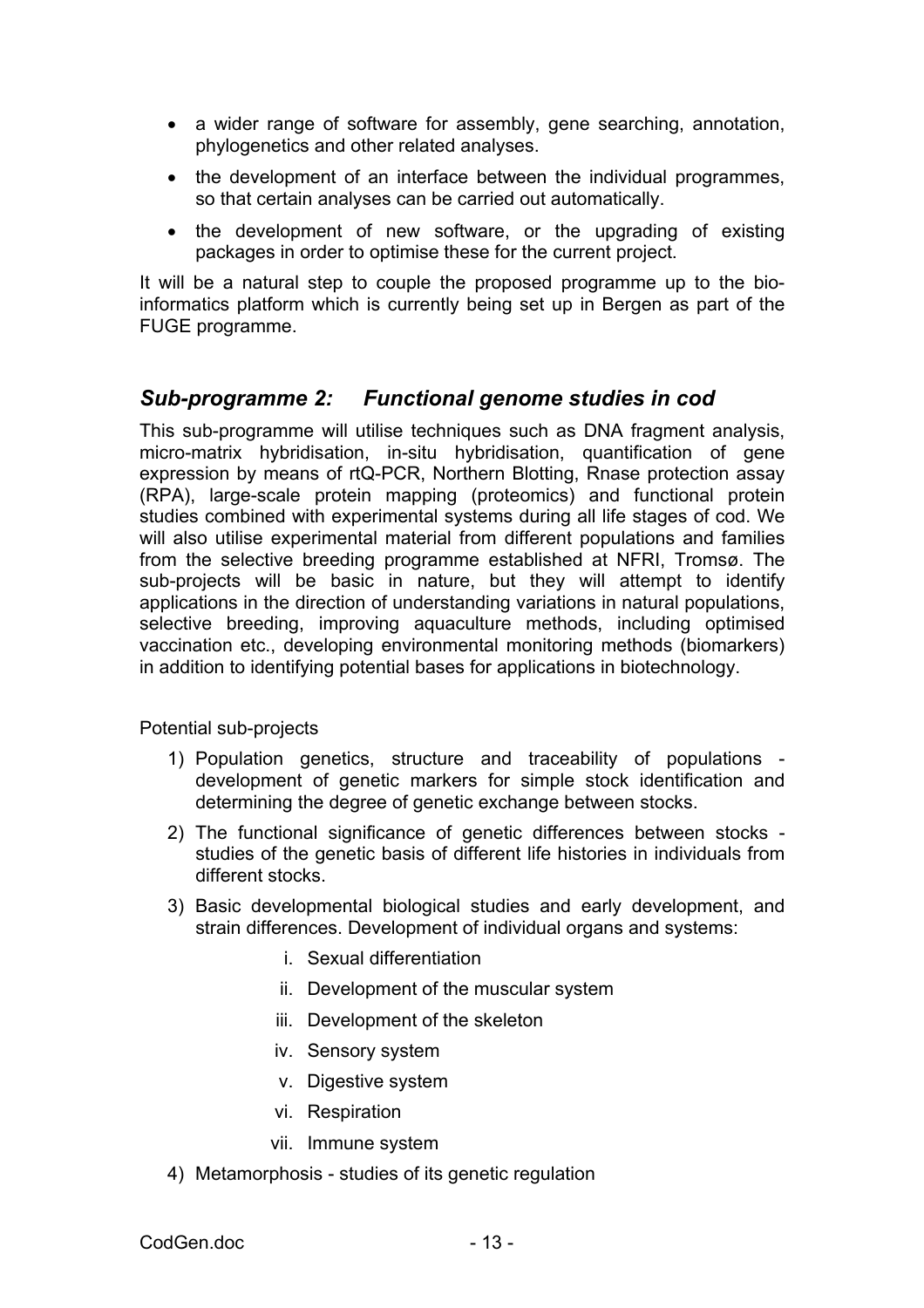- 5) Growth, regulation of growth, nutrition and quality identification of genetic factors that directly or indirectly regulate metabolism
- 6) Puberty, reproduction and gametes, detailed studies of selected genes involved in those processes, both in different organs as well as in time.
- 7) The immune defence system, health and vaccine development
- 8) The genetic basis of behaviour links between patterns of behaviour and the occurrence of specific genotypes and protein function
- 9) Selective breeding of important traits for farming QTL studies make it possible for genotypes with desirable growth and production characteristics
- 10) Climatic and environmental effects on wild populations identification of adaptation of genotypes to different environmental conditions (countergradient variation)
- 11) Effects of environmental toxins (e.g. alkyl phenols in produced water from oil fields).
- 12) Studies of nutritional ecology and toxicology.
- 13) Effects of oxidative stress development of genetic biomarkers for oxidative stress with qTR-PCR.

# **5. Budgetary and funding proposal**

A budget of at least NOK 150 million over five years is foreseen.

#### **Sub-programme 1**

- a. Genome sequencing, including BAC library: at least MNOK 40
- b. EST and micro-matrices: MNOK 30
- c. Bio-informatics: MNOK 10

#### **Sub-programme 2**

a. Functional genome research: MNOK 70

#### **Funding proposal**

- 1) Ministry of Fisheries: 120 MNOK between 2004 and 2008
- 2) Contribution from the participating institutions: 30 MNOK
- 3) Alternatively: contributions from the Norwegian Research Council (NRC); The Research Fund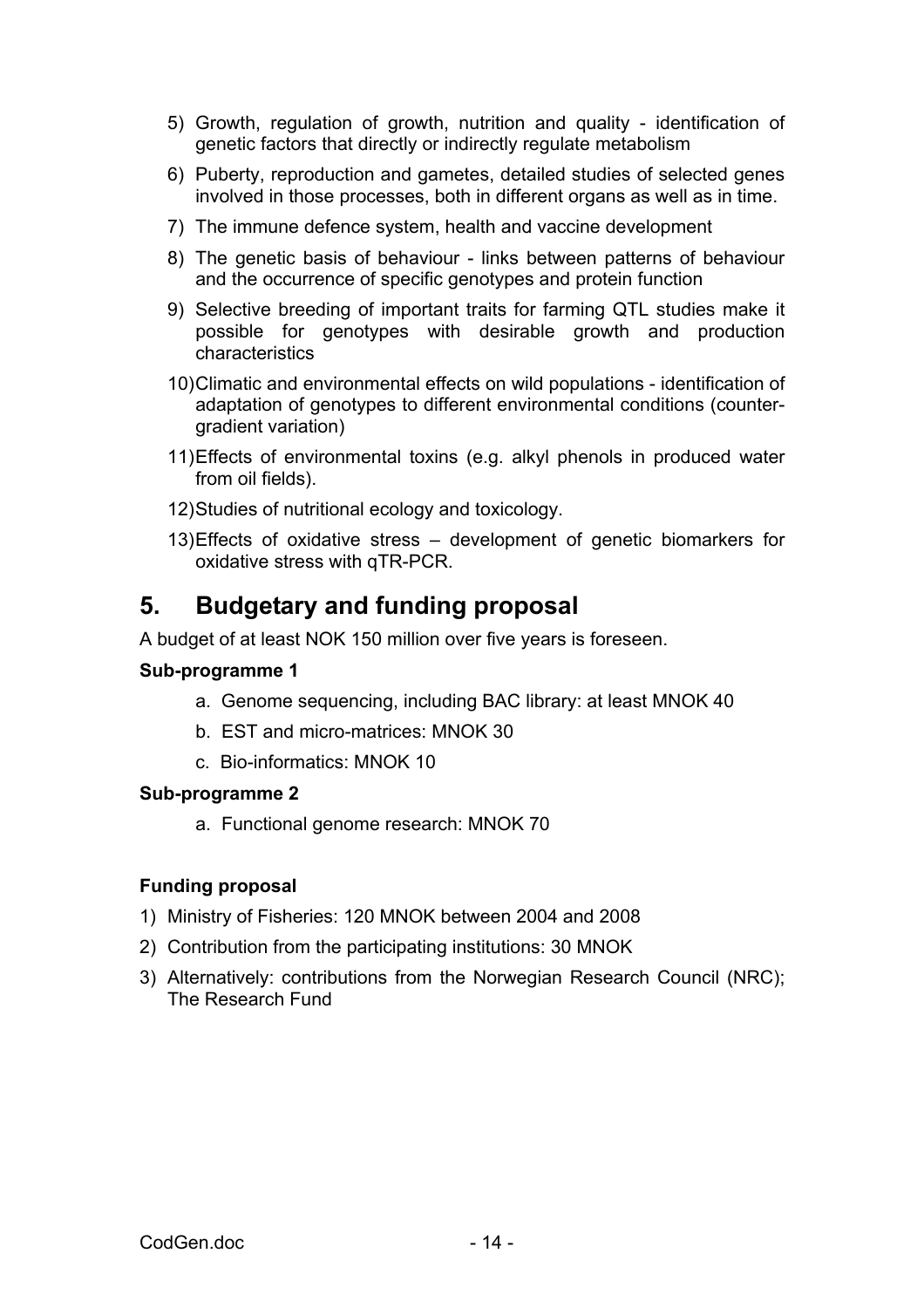Table 2. Financial plan:

|                     |  |      |                |                |       | 2003 2004 2005 2005 2007 2008 Total |     |
|---------------------|--|------|----------------|----------------|-------|-------------------------------------|-----|
| Own contributions 5 |  | $-5$ | 5 <sub>5</sub> | 5 <sup>5</sup> | $5 -$ | $\mathbf{b}$                        | 30  |
| Ministry<br>ot o    |  | .30  | 25             | 25 20          |       | -20                                 | 120 |
| Fisheries/NRC       |  |      |                |                |       |                                     |     |

# **6. Organisation, including list of partners**

A cod genome project must be established as a collaborative venture involving several Norwegian research institutions and to be carried out within a reasonable period of time. International participation in such a research network will also be advantageous. Most of the sequencing (about 90%) has to be put out to tender.

Project partners:

The Institute of Marine Research (IMR)

The University of Bergen (including the SARS Centre) (UiB)

National Institute of Nutrition and Seafood Research (NIFES)

Norwegian Institute of Fisheries and Aquaculture Research (NIFAR)

The University of Tromsø, Norwegian College of Fishery Science (NFH/UiTø)

The programme would be headed by a programme board which will have one representative from each participating institution. The Ministry of Fisheries should appoint the chairman of the programme board.

An international scientific advisory group should also be appointed, with a mandate to provide advices regarding priority tasks and to evaluate the scientific progress of the programme on an ongoing basis.

## **7. Publishing, patents and rights, commercialisation and spin-offs**

The research results from the project must benefit the society as a whole. Rights to the use of the research data must be guaranteed via agreements between the project partners. This must be done in such a way that the interests of society as a whole are served while encouraging commercial/industrial development based on the results of the research. If the Norwegian partners wish to ensure that they can maintain optimum control of